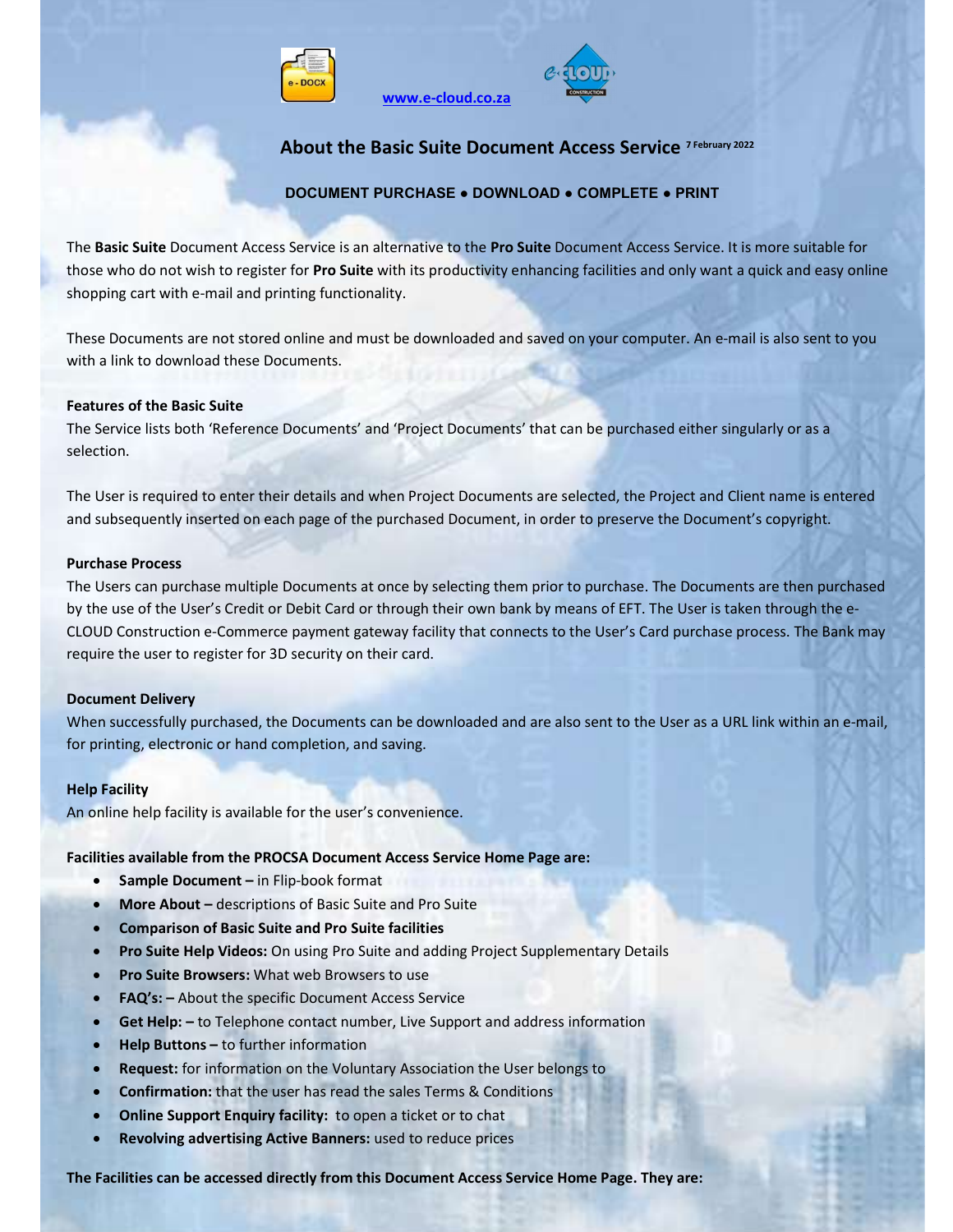- Ensuring that any Document is only purchased for a specific Project, by requiring the purchaser to provide specific company and project information that is then automatically hard-coded onto each page of the Document – protecting its copyright.
- Document list with prices 'Reference' and 'Project Documents'
- Document purchase selection allowing multiple Document purchases
- Document Purchase using Debit / Credit Cards or EFT (Banks may require 3D security registration)
- Online completion of Document field content
- Document download and printing
- e-mailing a link to the purchased Document printing, electronic or hand completion, and saving
- e-mailing an Invoice for the Document(s) purchased





 For further information, please contact Marilyn Dos Santos marilyn@e-cloud.co.za Tel: 010 010 7588

See below for Facility comparisons for the Basic Suite, Pro Suite and Pro Suite Premium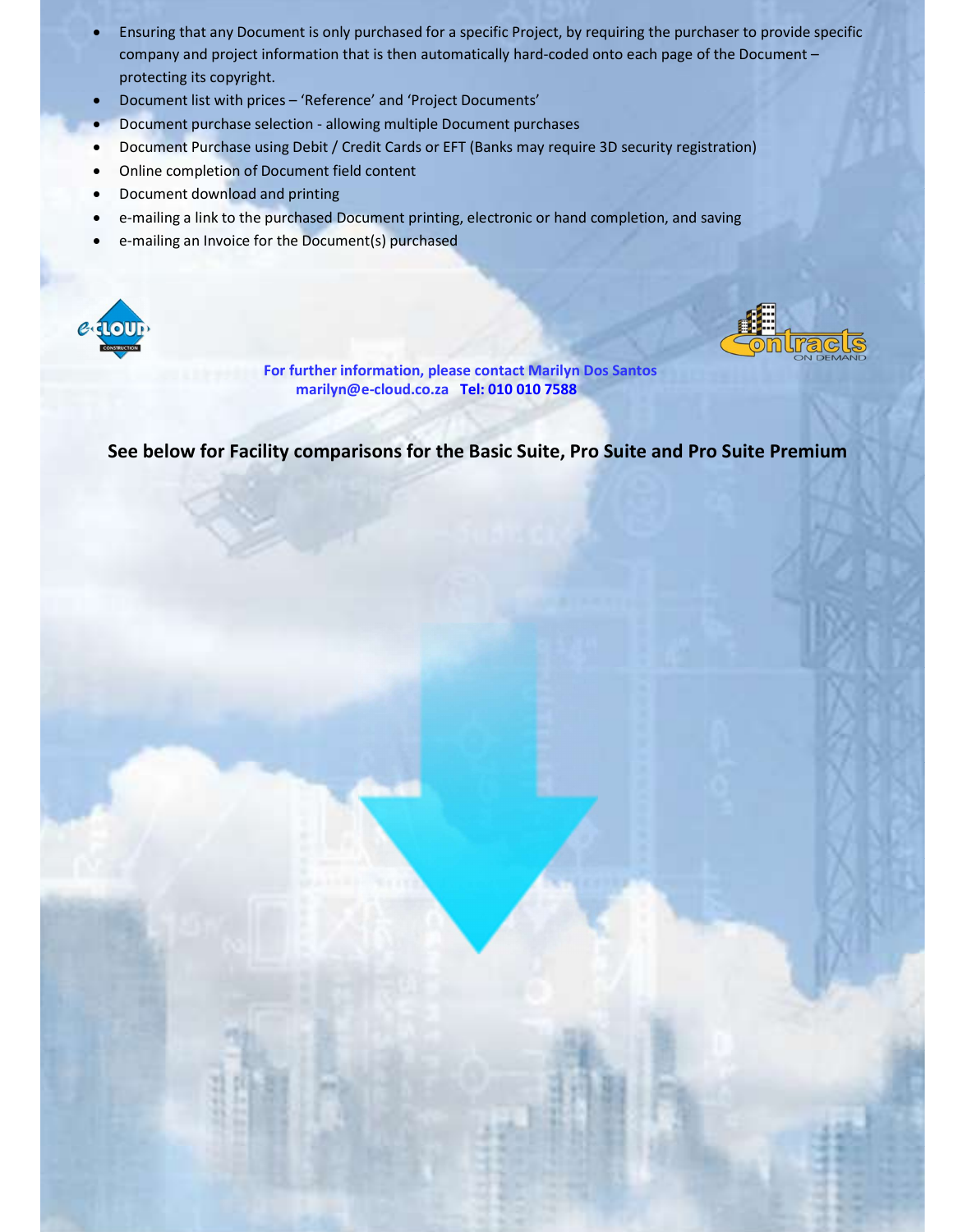

# e-DOCX SYSTEM 7 February 2022

## Basic Suite, Pro Suite and Pro Suite Premium Comparison of Facilities

|                                                                                                                                                                                                                                                                                                                                                                                                                                           | <b>Basic</b><br><b>Suite</b> | Pro<br><b>Suite</b>     | Pro<br><b>Suite</b><br><b>Premium</b> |
|-------------------------------------------------------------------------------------------------------------------------------------------------------------------------------------------------------------------------------------------------------------------------------------------------------------------------------------------------------------------------------------------------------------------------------------------|------------------------------|-------------------------|---------------------------------------|
| <b>Registration</b>                                                                                                                                                                                                                                                                                                                                                                                                                       |                              |                         |                                       |
| Creation of a company account required                                                                                                                                                                                                                                                                                                                                                                                                    | X                            |                         |                                       |
| Username, password and login required                                                                                                                                                                                                                                                                                                                                                                                                     | X                            |                         |                                       |
| <b>User Access</b>                                                                                                                                                                                                                                                                                                                                                                                                                        |                              |                         |                                       |
| Administrator permissions available<br>$\bullet$                                                                                                                                                                                                                                                                                                                                                                                          | $\mathsf{X}$                 |                         |                                       |
| <b>Company Status</b>                                                                                                                                                                                                                                                                                                                                                                                                                     |                              |                         |                                       |
| Company dashboard displaying User's Name, Designation, the names of<br>$\bullet$                                                                                                                                                                                                                                                                                                                                                          |                              |                         |                                       |
| the different 'Document Access Services', balance of 'Credits'                                                                                                                                                                                                                                                                                                                                                                            | X                            |                         |                                       |
| <b>Company Office Account</b>                                                                                                                                                                                                                                                                                                                                                                                                             |                              |                         |                                       |
| <b>Company Office Reports</b><br>a. Document Purchase Statement - by Company Office<br>b. Document Purchase Statement - by Project (A List of your<br>Company's Projects with links to the Documents created for those<br>Projects)<br>Document price list<br>$\mathsf{C}$ .<br>d. View List of Documents Purchased - by Project<br>View List of Documents Purchased - by Document Suite<br>e.<br>f.<br><b>Transaction History Report</b> | X                            |                         |                                       |
| A list of all the Company Office's Users and their 'Roles' with an<br>g.<br>update facility                                                                                                                                                                                                                                                                                                                                               | X                            | х                       |                                       |
| <b>Purchase Mechanism</b>                                                                                                                                                                                                                                                                                                                                                                                                                 |                              |                         |                                       |
| Purchase credits by credit card or instant eft, and deduct from credits<br>balance each time a document is created                                                                                                                                                                                                                                                                                                                        | $\overline{\mathsf{X}}$      |                         |                                       |
| Purchase documents by credit card or eft, and select multiple documents<br>at once                                                                                                                                                                                                                                                                                                                                                        |                              |                         |                                       |
| Subscription by credit or debit card on a monthly basis                                                                                                                                                                                                                                                                                                                                                                                   |                              |                         | $\sqrt{}$                             |
| <b>Mandatory Software</b>                                                                                                                                                                                                                                                                                                                                                                                                                 |                              |                         |                                       |
| Browser compatibility and mandatory requirements                                                                                                                                                                                                                                                                                                                                                                                          | $\overline{\mathsf{X}}$      |                         |                                       |
| Adobe Acrobat Reader                                                                                                                                                                                                                                                                                                                                                                                                                      | $\mathsf{X}$                 |                         |                                       |
| <b>Adobe Acrobat Writer</b>                                                                                                                                                                                                                                                                                                                                                                                                               | $\overline{\mathsf{X}}$      | $\overline{\mathsf{X}}$ | $\overline{\mathsf{X}}$               |
| <b>Capturing of Project Information to be inserted into Documents</b>                                                                                                                                                                                                                                                                                                                                                                     |                              |                         |                                       |
| Mandatory Project Details: the Project's name is captured and inserted<br>automatically as a watermark onto every page                                                                                                                                                                                                                                                                                                                    |                              |                         |                                       |
| Supplementary Details: a Project's Participants e.g. Client, Consultants,<br>$\bullet$<br>Mediator, Arbitrator, Contractor, Sub-contractors are captured only once,<br>can be updated, and are stored online                                                                                                                                                                                                                              | X                            |                         |                                       |
| Supplementary Details Invitation Facility: Enables an invitation to the<br>designated email address of the Organisations listed in the                                                                                                                                                                                                                                                                                                    | X                            | X.                      |                                       |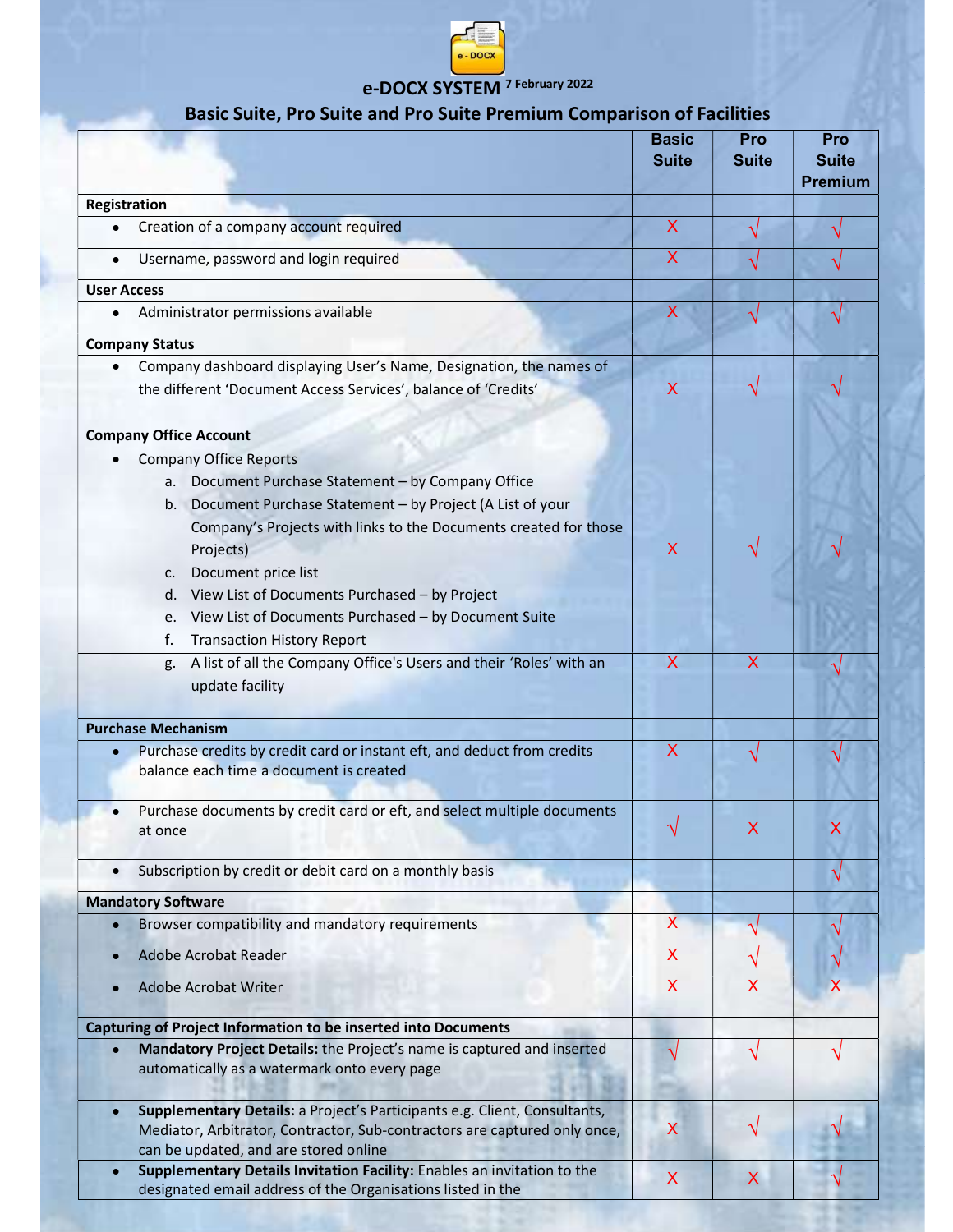|                         | Supplementary Details section of the System, to save time in the<br>population of these fields by updating their information directly into your<br>company's database                    |                           |   |  |
|-------------------------|------------------------------------------------------------------------------------------------------------------------------------------------------------------------------------------|---------------------------|---|--|
|                         | Database Storage: Project Participants are sored online so that you do<br>not have to re-capture these details again if you wish to re-use these<br>companies details on another Project | X                         |   |  |
|                         | <b>Creating Documents</b>                                                                                                                                                                |                           |   |  |
| $\bullet$               | Purchase & Create: create .pdf 'Project' & 'Reference' Documents                                                                                                                         |                           |   |  |
| $\bullet$               | Complete: 'Project' Documents' on-screen, saving time and effort                                                                                                                         |                           |   |  |
| $\bullet$               | Capture: additional information manually into your Documents                                                                                                                             |                           |   |  |
| $\bullet$               | Use: built-in dropdown options for completion of Document fields                                                                                                                         |                           |   |  |
| $\bullet$               | Save: each Document online in a special Company Office Database                                                                                                                          | х                         |   |  |
|                         |                                                                                                                                                                                          |                           |   |  |
|                         | each Document offline in a special Company Office Database                                                                                                                               |                           |   |  |
|                         |                                                                                                                                                                                          |                           |   |  |
| $\bullet$               | Replicate: copy and import data from previously created Project                                                                                                                          |                           |   |  |
|                         | Agreements, across Projects and/or to another Project Agreement                                                                                                                          | X                         | х |  |
|                         |                                                                                                                                                                                          |                           |   |  |
| $\bullet$               | Collaborate: electronically with third parties in remote offices to                                                                                                                      |                           |   |  |
|                         | view, edit and print or view only, particular Project Documents                                                                                                                          | X                         | X |  |
| $\bullet$               | Track & Compare: previous working revisions of a Document to see a                                                                                                                       |                           |   |  |
|                         | history of changes                                                                                                                                                                       | X                         | X |  |
|                         |                                                                                                                                                                                          |                           |   |  |
| $\bullet$               | Electronic signatures: sign electronically                                                                                                                                               |                           |   |  |
|                         |                                                                                                                                                                                          |                           |   |  |
| $\bullet$               | 'Sign On-Demand' Service (Extra charges levied) : enables the secure                                                                                                                     |                           |   |  |
|                         | electronic initialing and signing of Agreements by Project signatories                                                                                                                   |                           |   |  |
|                         |                                                                                                                                                                                          |                           |   |  |
|                         | on a round robin basis. A further benefit being the merging of all                                                                                                                       |                           |   |  |
|                         | related annexures in one combined document for initialing and                                                                                                                            | X                         |   |  |
|                         | signature. A full audit trail is included, and each signatory receives and                                                                                                               |                           |   |  |
|                         | electronic copy of the secured document for record purposes                                                                                                                              |                           |   |  |
| $\bullet$               | Finalize: Documents to prevent further editing                                                                                                                                           | $\boldsymbol{\mathsf{X}}$ |   |  |
|                         |                                                                                                                                                                                          |                           |   |  |
| $\bullet$               | Send: Documents as an attachment to an e-mail address                                                                                                                                    |                           |   |  |
| <b>Document Records</b> |                                                                                                                                                                                          |                           |   |  |
| $\bullet$               | Store and list Agreements: created for each specific Project,                                                                                                                            |                           |   |  |
|                         |                                                                                                                                                                                          |                           |   |  |
|                         | eliminating collection of hard-copy documents                                                                                                                                            |                           |   |  |
|                         |                                                                                                                                                                                          |                           |   |  |
| $\bullet$               | Online Library for Staff: create a library of Reference Documents for                                                                                                                    |                           |   |  |
|                         | access by your Company staff members                                                                                                                                                     | X                         | X |  |
|                         |                                                                                                                                                                                          |                           |   |  |
|                         | Access: 'Project Document Folder's across multiple Document Suites                                                                                                                       |                           |   |  |
|                         | such as PROCSA, JBCC, etc                                                                                                                                                                | X                         |   |  |
|                         |                                                                                                                                                                                          |                           |   |  |
|                         |                                                                                                                                                                                          |                           |   |  |
|                         | Download and save: Agreements to the User's own workstation, if                                                                                                                          |                           |   |  |
|                         | required                                                                                                                                                                                 |                           |   |  |
|                         |                                                                                                                                                                                          |                           |   |  |
|                         | View an 'Archive Store': of all previous Editions of the Agreements                                                                                                                      | X                         | X |  |
|                         |                                                                                                                                                                                          |                           |   |  |

à.